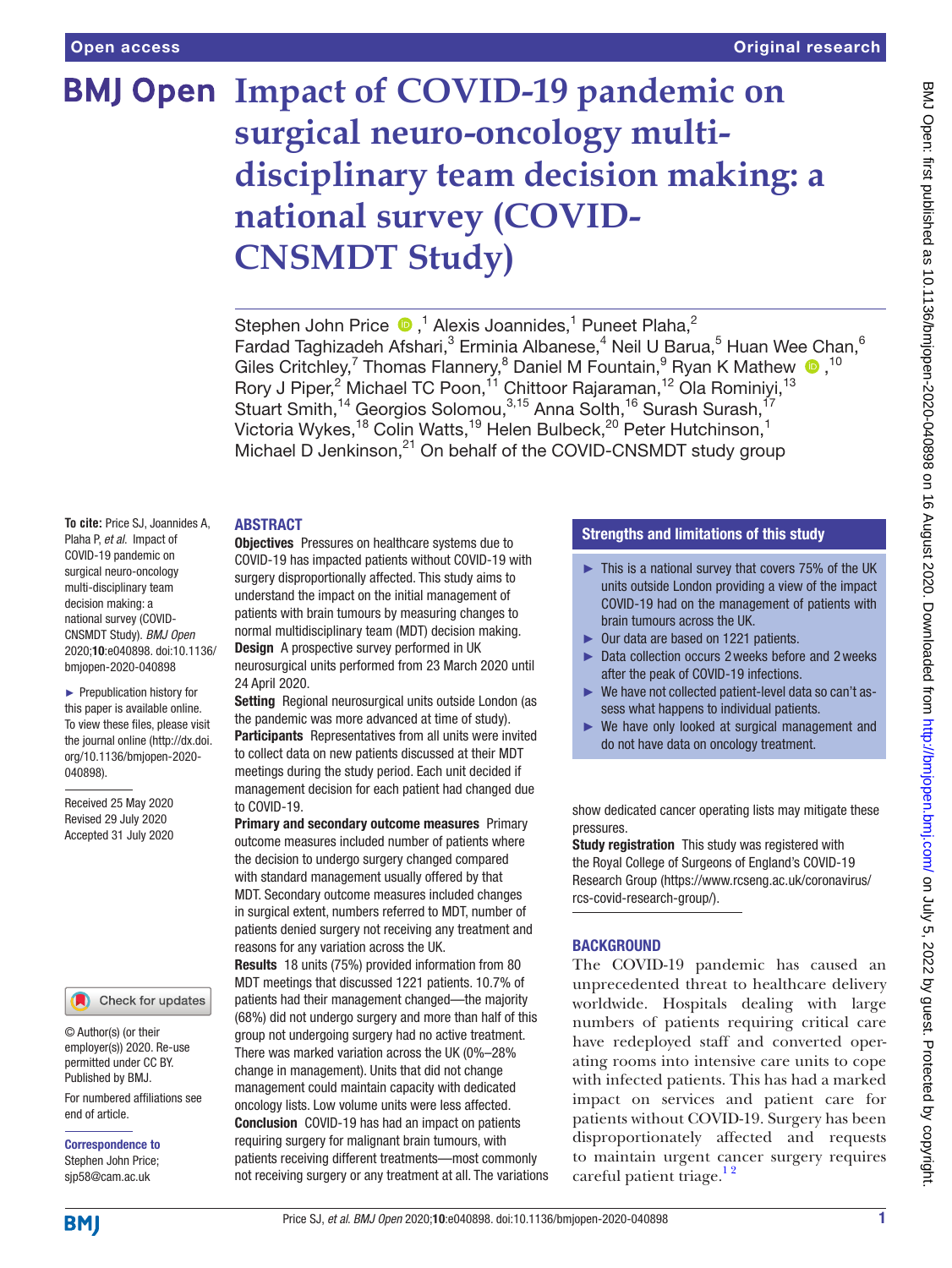In the UK adult brain tumours are managed across 30 regional neurosurgical centres, 24 of these are outside London. All new brain diagnoses are discussed in a multidisciplinary team (MDT) meeting that decides the optimal treatment for each patient. Each MDT will review a range of tumours from non-malignant or slowgrowing (low-grade) tumours whose initial treatment could be safely deferred, to the malignant tumours that are characterised by rapid growth and patient deterioration without treatment in a matter of weeks. Surgery is the main initial treatment for most patients—it can cure non-malignant tumours, remove the bulk of malignant tumours and is the only way of providing tumour tissue for pathological and molecular diagnosis to guide further treatment. Although surgery is not curative in malignant tumours, it does prolong good quality survival. National guidelines recommended that surgery for malignant tumours should continue during the COVID-19 pandemic providing adjuvant oncology treat-ment is available.<sup>[3](#page-4-1)</sup> The role of the MDT is critical to good patient management.

We undertook a national survey to evaluate the impact of COVID-19 on neurosurgical oncology services and to explore differences and variations in MDT decisions compared with the pre-COVID-19 era to investigate if patients were denied access to surgery.

### **METHODS**

Project leads from each of the UK neurosurgical units were identified to prospectively collect information from their weekly neuro-oncology MDT between 23 March and 20 April 2020. London units were excluded as the pandemic peak was more advanced at the time of this study.

The primary outcome measure in this study is the change in MDT decision making. This was determined by each MDT. At each MDT meeting, the project lead would review the decisions made for every patient with the rest of the team and decide whether this decision had differed from their normal practice due to COVID-19.

At each MDT meeting, the following data were recorded:

- ► Total number of new patients discussed.
- ► Number of patients where the MDT felt their initial/ surgical treatment was different from their standard management due to COVID-19.
- ► Number of patients who did not receive surgery or whose surgical treatment intent was changed (eg, biopsy rather than resection).
	- From the group that did not undergo surgery, the number of the patients who did not receive any active treatment (ie, supportive care only).
- ► Number of patients who had undergone surgery for a malignant tumour (defined as high-grade glioma, metastatic tumour or other,rarer malignant tumour).

### Variations in decision making

Data were compared with a baseline MDT workload from the 4 weeks of February (3–28 February 2020) to provide information on the impact of COVID-19. To explore the variations in MDT decision making, funnel plots for the proportion of cases discussed where management was altered were generated using Microsoft Excel, with 95% and 99.8% control limits calculated using the Wilson Score method for binomially distributed variates.<sup>[4](#page-4-2)</sup> Project leads were invited to comment with free text on how their unit responded to COVID-19. Using this free text, we developed three groups that arranged units based on commonly expressed themes of how they managed to mitigate the challenges of COVID-19.

### Statistical analysis

Statistical analysis was performed using IBM SPSS V.26. All variables were assessed for normality using a 1-sample Kolmogorov-Smirnov test. Changes in the weekly mean number of new patients discussed at MDT meetings and operations for malignant tumours was assessed using paired t-test. Correlation of these variables with changes of MDT decision rates was made using a Pearson correlation.

#### Patient and public involvement

Patients/the public were not involved in the concept or design of this study as this came about from concerns among professionals at the services they were providing patients. A patient/public representative was appointed to the study group during the project set up to comment on the results.

### **RESULTS**

Eighteen of the 24 eligible neurosurgical units (75%) participated in the study. A total of 1221 new patients were included from 80 MDT meetings. In all units, the functioning of the MDT changed with eight units (33%) moving to fully video conferencing, all of the other units would limit attendance to a smaller number of senior representatives of different specialities (eg, neurosurgery, oncology, radiology, etc). Four units (17%) reduced the duration of the meeting.

Comparing activity to baseline, there was a significant reduction in the number of new patients discussed from a mean weekly baseline [table](#page-2-0) 1. In total, 131 patients (10.7%) had a change in their initial management due to COVID-19. Of these, 15 (11.5%) had a change of surgical intent, and 90 (68%) had no surgery at all. Fortyseven patients (52% of those decided for no surgery) were decided for best supportive care. Information from project leads suggest the majority of these patients were elderly and had poor performance status. Other reasons for not operating were patients with low-grade gliomas or meningiomas whose surgery was deferred until after the critical phase of the pandemic.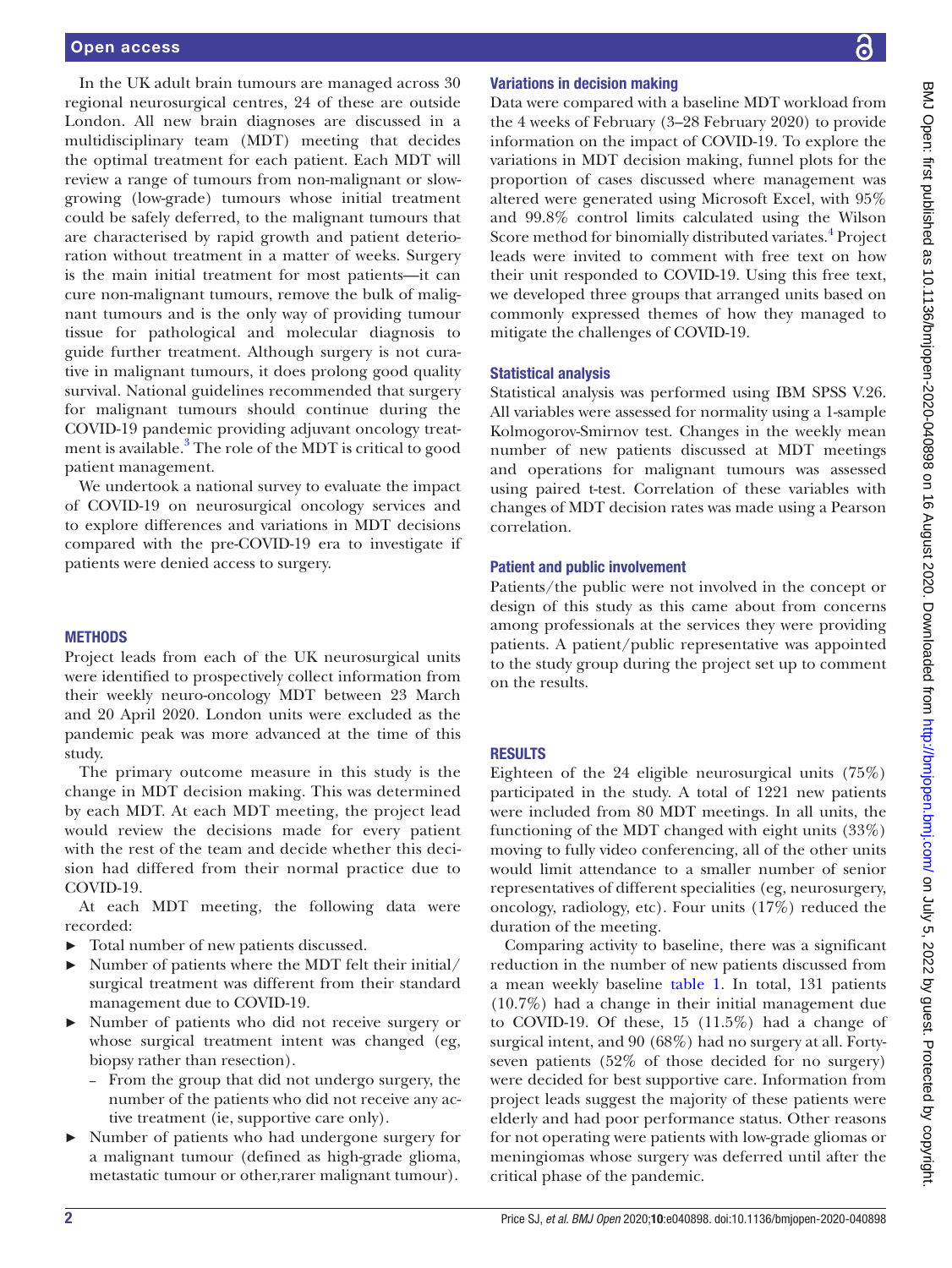<span id="page-2-0"></span>

| Changes in workload between baseline and COVID-19 period. Malignant tumours refer to high-grade gliomas,<br>Table 1<br>metastases and other rarer malignant tumours |                              |                                     |                        |                   |
|---------------------------------------------------------------------------------------------------------------------------------------------------------------------|------------------------------|-------------------------------------|------------------------|-------------------|
|                                                                                                                                                                     | <b>Baseline</b>              | During study period                 | <b>Significance</b>    | <b>Difference</b> |
| Number of new patients                                                                                                                                              | 21.2 (95% CI 14.0 to<br>28.3 | 15.3 (95% CI 10.0 to<br><b>20.6</b> | $t=-4.26$ , $p=0.0005$ | 127%              |
| Number of operations for malignant 4.1 (95% CI 3.2 to 5.0)<br>tumours                                                                                               |                              | 3.0 (95% CI 2.0 to 4.1)             | t=–2.76. p=0.01        | $126\%$           |
|                                                                                                                                                                     |                              |                                     |                        |                   |

The change in initial management varied between centres and ranged from 0% to 28%. This did not correlate with either the change in the number of weekly operations (R=−0.03; p=0.91) nor the number of patients discussed at an MDT meeting (R=−0.29; p=0.29). The funnel plot identified three groups of units ([figure](#page-2-1) 1). Group A was smaller units with low numbers of new patients with brain tumour (mean=7.4, 95%CI 4.1 to 10.6) and low rates of management changes. Project leads commented that COVID-19 had less impact on their units or were able to cope with the numbers of referrals. The group included a unit whose numbers decreased from 28.5 to 13.6 per week (52% reduction). Group B was larger units (mean weekly new patients= $34.1$ ,  $95\%$  CI 20.9 to  $47.2$ ) that allocated dedicated oncology lists. This was achieved by a variety of methods—implementing daily oncology lists, managing patients as emergencies or using the private hospital sector to provide space to treat brain tumour patients. Group C was the group with the largest change in management. A common theme for this group was the

lack of dedicated oncology lists—patients with malignant tumours competing for surgical theatre operating time with other urgent surgical cases.

## Patient/public interpretation of results

The results were examined by the study group's patient/ public representative (HB). They commented that "when you're diagnosed with a brain tumour, your whole life is not only upended but put on hold. At this point, patients and their families need certainty. To be denied surgery the first-line treatment—doesn't bear thinking about*.* This impacts on the whole of the patient pathway, as without biopsies and resections, nobody really knows what you are treating, or how much tumour you are treating. It undermines the whole of the personalised medicine agenda and this cohort of patients will be living with the consequences, but probably not for as long as they would have been if they had had surgery. The short-sighted decision to bypass brain tumour surgery is undoubtedly shortening patients' lives."



<span id="page-2-1"></span>Figure 1 Funnel plot showing variation in number of patients whose management was changed due to COVID-19 versus the number of patients discussed in MDTs over the study period. SD curves have been included. we have broken the data into three groups with different responses to the pandemic.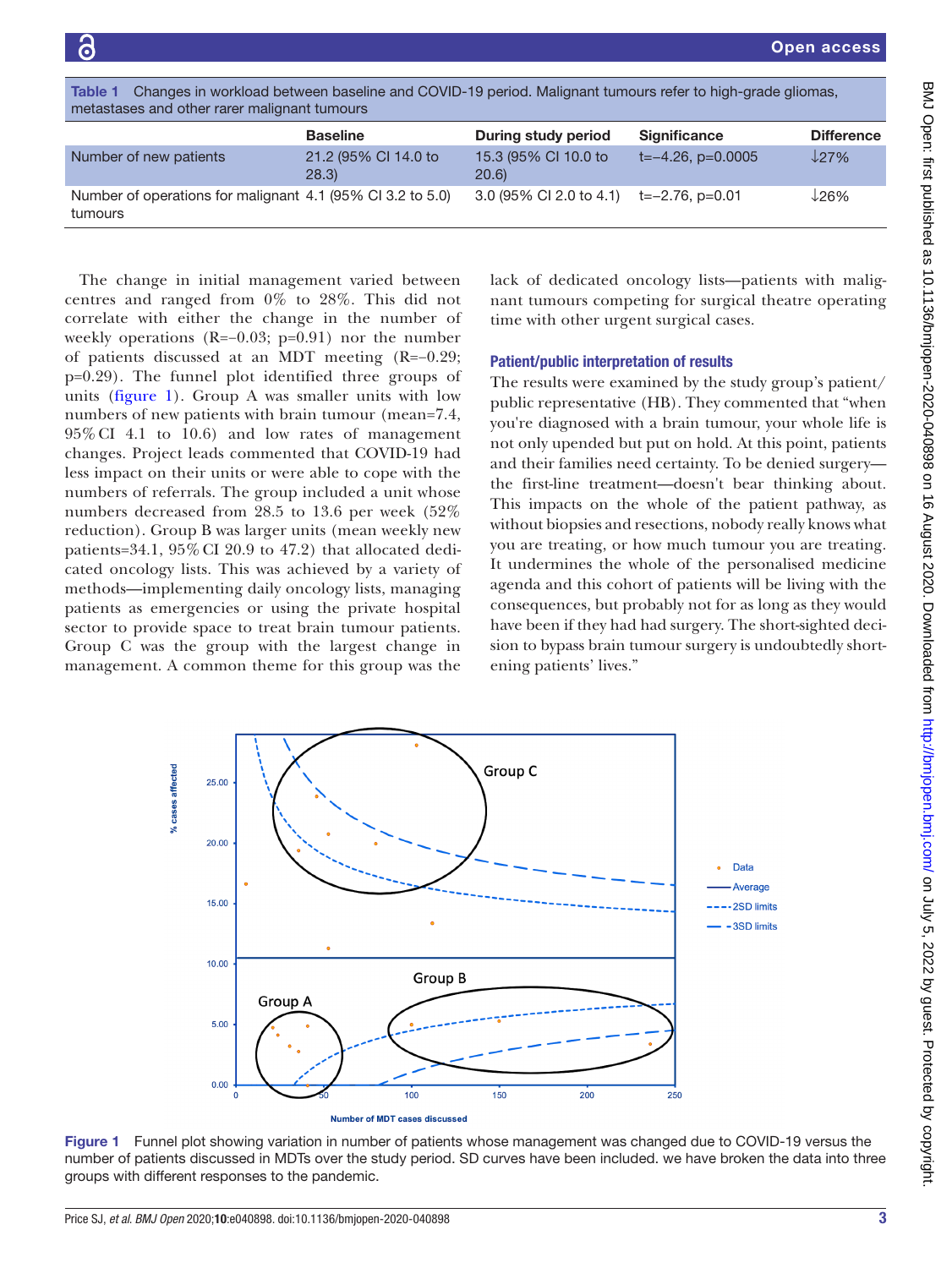### **DISCUSSION**

This national study has shown the impact COVID-19 has had on MDT decision making for malignant (gliomas and metastases) brain tumour patients. In total, 10.7% of patients had their initial management changed, of which the majority (68%) did not undergo surgery. Over half of these patients had palliative care only. Surgery is the firstline treatment in malignant brain tumours and extent of resection is the only modifiable prognostic factor.<sup>[5](#page-4-3)</sup> Patients with glioblastomas, the most common malignant primary tumour, have a very limited survival without treatment, $6$  and surgical resection improves the efficacy of adjuvant therapies and quality of life.<sup>[7](#page-4-5)</sup>

Like other cancers, COVID-19 has impacted on referrals.<sup>8</sup> We found a 27% reduction in a number of patients discussed and operations performed for malignant tumours (26% reduction) (cf. [table](#page-2-0) 1). Initial symptoms of brain tumours are frequently non-specific, and patients often present when they decompensate.<sup>910</sup> The reduction in new tumour referrals during this study may result in patients presenting later and with more extensive disease.

An interesting finding was the variation between units. Group analysis identified trends in units that successfully reduced the impact of COVID-19 on MDT management. Strategies to ensure that dedicated cancer lists continued were helpful in larger units. It is clear that where cancer patients were scheduled on operating lists with other urgent cases, more substantial MDT management changes were needed to cope. Our findings complement other studies that have shown that the use of the private sector during this COVID-19 pandemic results in less disruption to services.<sup>[11](#page-4-8)</sup>

The study does have limitations, principally in the design. The purpose was to provide a prospective, rapid 'snapshot' of changes of MDT decision making during the peak of the pandemic using high-level data. As such, we did not include the detail from individual patient data that would perhaps allow a better explanation of individual variation between units. Instead, our project leads, all busy clinicians dealing with the impact of the peak of the pandemic, were able to obtain data on patient numbers. Although the study may lack some scientific rigour, it nevertheless provides a narrative of the realworld experiences seen by neurosurgical units during the height of the pandemic in the UK. Although this survey covered 70% of units, not all geographical areas have been included (eg, South West and London). We have not been able to include the COVID-19 infection rate across the country into our analysis since each neurosurgery unit serves a large geographical area. The dates of our survey, however, correspond to the peak in cases for every geographical region.

Our primary outcome measure was, by its nature, pragmatic. This introduces some subjectivity between units as to what they defined as a change in management. As most of these changes involved no surgery or a change in surgical intent, we believe project leads reported significant changes in management that this study sought to

explore. Our study only analysed changes in surgical treatment, but we know there are also changes in adjuvant therapy, such as radiation dose and chemotherapy regimes. It was difficult to quantify these changes in our study since patients are often treated in oncology centres that are separate from the neurosurgery centres. The main focus of our study was to look at the MDT decision making where decisions about adjuvant therapy were made to influence surgery as national guidelines recommend surgery for patients with malignant tumours only where adjuvant therapy was available.

In conclusion, COVID-19 has had an impact on patients requiring surgery for malignant brain tumours—with 10.7% having a change of management due to COVID-19, most commonly by not having surgery and many having no active treatment at all. The variation of changes in decision making shows that dedicated cancer operating lists may help to mitigate the pressures of COVID-19.

#### Author affiliations

<sup>1</sup>Neurosurgery Division, Department of Clinical Neurosciences, Cambridge University, Cambridge, UK

<sup>2</sup>Department of Neurosurgery, John Radcliffe Hospital, Oxford, UK

<sup>3</sup>Department of Neurosurgery, University Hospitals Coventry and Warwickshire National Health Service Trust, Coventry, UK

4 Department of Neurosurgery, University Hospitals of North Midlands National Health Service Trust, Stoke-on-Trent, UK

<sup>5</sup>Department of Neurosurgery, North Bristol National Health Service Trust, Bristol, UK <sup>6</sup>Department of Neurosurgery, University Hospital Southampton National Health Service Foundation Trust, Southampton, UK

<sup>7</sup>Department of Neurosurgery, Brighton and Sussex University Hospitals National Health Service Trust, Brighton, UK

8 Department of Neurosurgery, Royal Victoria Hospital, Belfast, UK

<sup>9</sup>Manchester Centre for Clinical Neurosciences, Salford Royal National Health Service Foundation Trust, Salford, UK

 $^{10}$ Department of Neurosurgery, Leeds General Infirmary, Leeds, UK

<sup>11</sup>Usher Institute, The University of Edinburgh, Edinburgh, UK

<sup>12</sup>Department of Neurosurgery, Hull Royal Infirmary, Hull, UK

<sup>13</sup>Department of Neurosurgery, Royal Hallamshire Hospital, Sheffield, UK

<sup>14</sup>Department of Neurosurgery, Queen's Medical Centre, Nottingham, UK  $15$ College of Medical and Dental Sciences, University of Birmingham, Birmingham, UK

<sup>16</sup>Department of Neurosurgery, Ninewells Hospital, Dundee, UK

<sup>17</sup>Department of Neurosurgery, Royal Victoria Infirmary, Newcastle upon Tyne, UK

<sup>18</sup>Department of Neurosurgery, Queen Elizabeth Hospital, Birmingham, UK <sup>19</sup>Institute of Cancer and Genomic Studies, University of Birmingham, Birmingham, UK

<sup>20</sup>Brainstrust, Cowes, UK

<sup>21</sup> Department of Neurosurgery, The Walton Centre National Health Service Foundation Trust, Liverpool, UK

Twitter Stephen John Price [@Sjp58Price](https://twitter.com/Sjp58Price), Ryan K Mathew [@LeedsNeuro](https://twitter.com/LeedsNeuro) and Surash Surash [@surashsurash](https://twitter.com/surashsurash)

Collaborators COVID-CNSMDT Study Group: Nicola Johnson, Yasir Chowdhury, Mandy Lynch, George Malcolm, Ven Iyer, Constantinos Charalambides, Chris Herbert, Richard Mair, Thomas Santarius, Fiona P Harris, Olivia Poulter, Sandeep Solanki, Kismet Hossain-Ibrahim, Paul Brennan, Shailendra Achawal, Gerry O'Reilly, John Goodden, Simon Thomson, Andrew R Brodbelt, Emmanuel Chavredakis, David DA Lawson, Jibril Farah,Tina Karabatsou Syed Shumon, Damian Holliman, Muhammed Zafar, William Sage, Murugan Sitaraman, Yahia Al-Tamimi, Paul Grundy, Ebere Ogbonnaya.

Contributors SJP, MDJ, PP, CW and PH were involved in the study concept and design. SJP, TF, VW, GC, NUB, FTA, AS, MTP, CR, RKM, MDJ, DMF, SS, SSu, GS, RJP, OR, HWC and EA were involved in collecting data from each site and guarantee the data at each site. SJP and AJ were involved in data analysis. HB